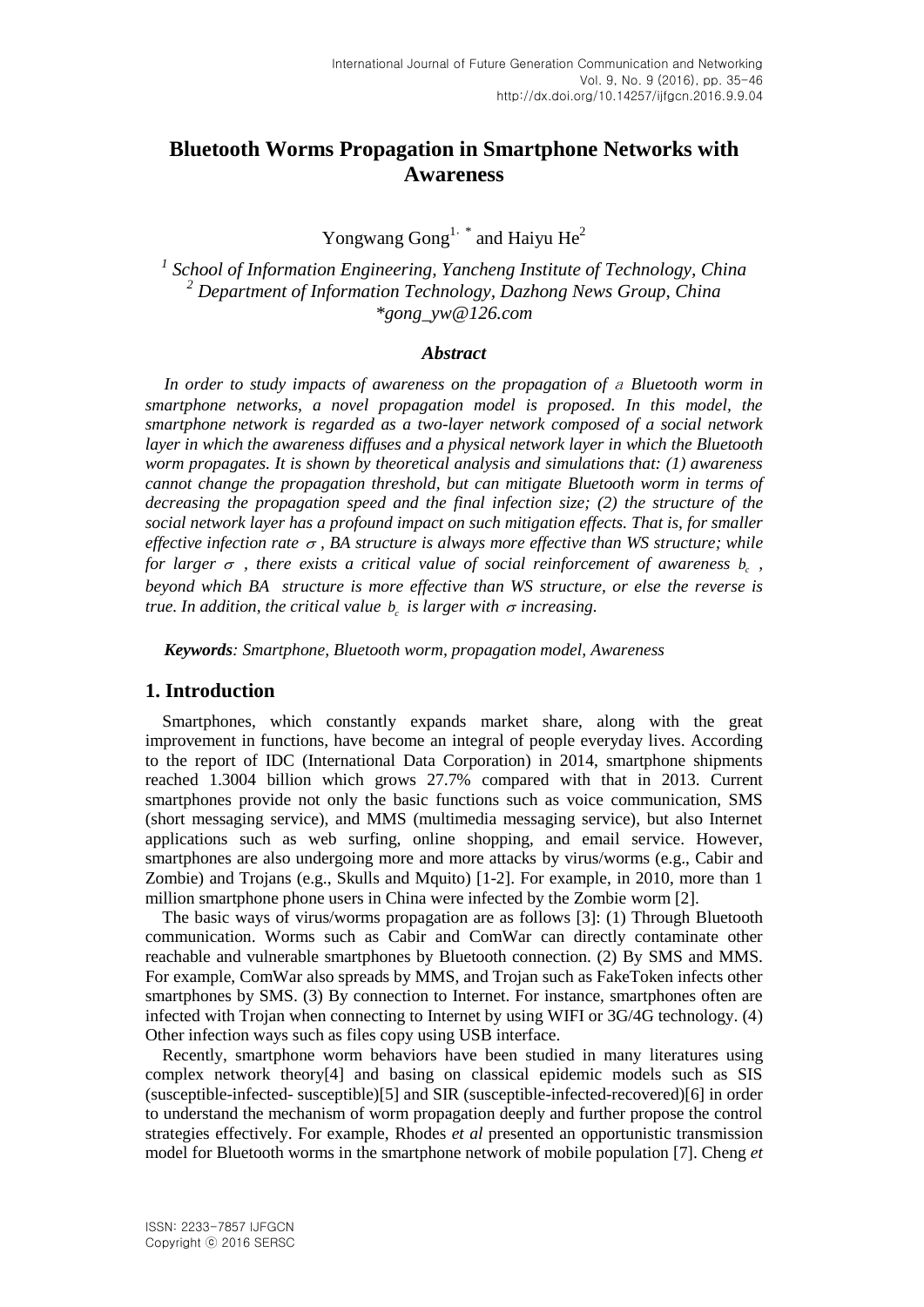*al* studied propagation behaviors of the hybrid malware code that can infect other smartphones by means of both Bluetooth and MMS simultaneously [8]. Gao *et al* proposed a two-layer model to characterize the propagation of Bluetooth worm in the geographic network composed of cell towers and the propagation of SMS worm in the logical contact network composed of mobile phones [9]. Ramachandran *et al* formulated a comprehensive analytical model to explore dynamic behaviors of malwares propagation through Bluetooth, WLAN, MMS (or SMS) SMS, and downloads from the Internet [10].

However, in the previous studies, the anti-virus responses of smartphone users have not been considered. In reality, when a new worm occurs, awareness also diffuses among smartphone users, and those who receive the awareness often take some protective measures on their smartphones to reduce the risk of being infected. So, in the present paper, a novel model for describing worm propagation is proposed by incorporating awareness. In our model, the smartphone network is regarded as a two-layer network composed of a social network layer in which awareness diffuses and a physical network layer in which a Bluetooth worm propagates. The results show that awareness cannot change worm propagation threshold, but can decrease the worm propagation speed as well as the final infection size. It is also shown that the structure of social network layer has a profound impact on worm mitigation, and such impact is closely related to the social reinforcement of awareness and the effective infection rate.

It is noted that many epidemic models with awareness have been proposed [6, 11-13]. Different from these studies our work focuses on how the structure of underlying network structure of awareness diffusion influences the Bluetooth dynamics. At the same time, we consider three features of awareness (a kind of information) diffusion (i.e.., memory effects, social reinforcement, and non-redundancy of contacts [14]) when discussing how and to what to extent the awareness diffusion mitigates worm.

## **2. Network Model**

In general, connectivity of smartphones forms a two-layer network [8, 15]. One layer, named is called social network layer, in which the nodes denote smartphone users and the edges represent the social contacts between friends (or coworkers) contact. The other layer is physical network layer characterizing the physical connections between the limited-distance smartphones by using Bluetooth or WIFI. Here we assume that one user only has one smartphone (see Figure1).

In the upper social network layer, the degree of each node is defined as the number of friends (or coworkers) of the node. So this kind of node degree is only related to the social relations of a node, not to its location. If we assume that the social relations of smartphone users are relatively fixed, the upper social network layer can be considered as a static network that each node degree does not change with time evolution.

In the lower physical network layer, the degree of each node represents the number of Bluetooth connections to other nodes (smartphones) within the communication range. This kind of degree is only related to a node location, not to the smartphone user"s social contacts. So, the mobility of a smartphone user can change the corresponding node"s degree. So the physical network layer corresponds to a dynamical network that its topology structure changes with time evolution. For example, the degree of node in the upper social network layer is 5, and instead 2 in the lower physical network layer.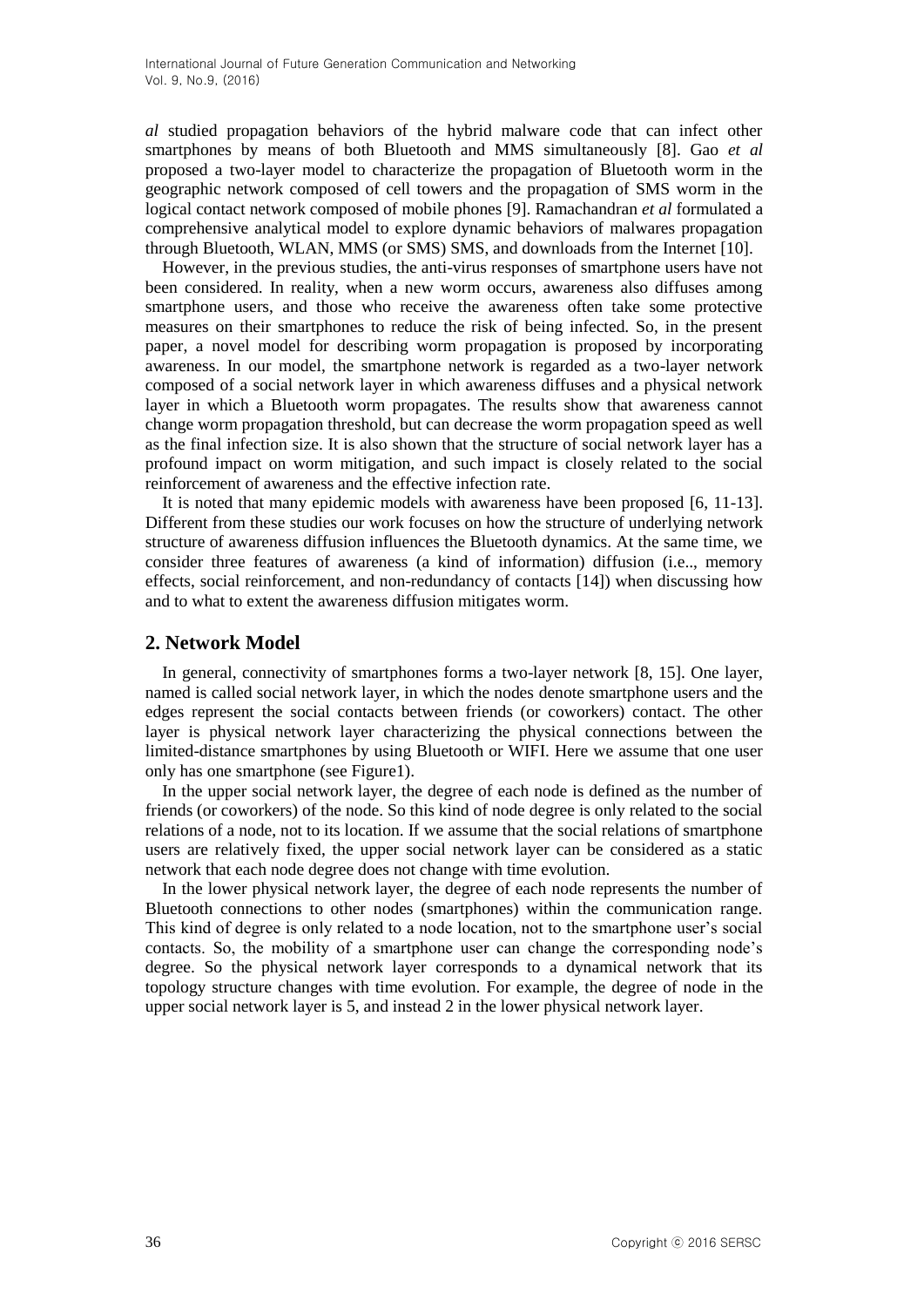

**Figure 1. Sketch of a Two-layer Smartphone Network. The Upper Layer (Social Contact) Provides a Vector for Awareness Diffusion, and the Lower Layer (Physical Contact) Corresponds to the Network where the Bluetooth Worm Propagations**

## **3. Propagation Model**

## **3.1. Propagation process**

Here assume that a two-layer smartphone network is composed of *N* nodes. The awareness information diffuses in the upper social network layer and the Bluetooth worm propagates in the lower physical network layer. The coupling dynamics process is as follows:  $(1)$  When smartphone *i* is infected with a Bluetooth worm, it infects the neighboring smartphone through Bluetooth connections in the physical network layer. (2) After a period of time, once the user of smartphone *i* finds the infection incident, he/she will send awareness information to his/her friends (i.e., neighboring nodes in the social network layer). At the same time, the worm is removed from and the system patches and anti-virus software are installed on smartphone  $i$  in case it will be infected again. (3) Smartphone users those who receive the awareness will take some protective measures on their smartphones to reduce the risk of being infected. Repeat steps  $(1)$   $\sim$   $(3)$  until the system evolution reaches the steady state.

## **3.2. Infection Rate**

Here infection rate  $q_{ij}(t)$  is defined as worm infection probability along the Bluetooth connection between susceptible smartphone  $i$  and infected smartphone  $j$ . Clearly,  $q_{ij}(t)$  depends on not only the vulnerability of smartphone *i* but also the infectivity of worm from smartphone *j* . Similar to Ref. [12], it can be expressed as:

$$
q_{ij}(t) = V_i(t)T_j(t), \ 0 < V_i(t) \le 1 \text{ and } 0 < T_j(t) \le 1 \tag{1}
$$

where terms  $V_i(t)$  and  $T_j(t)$  represent the vulnerability of smartphone *i* and the infectivity from smartphone *j* at time *t*, respectively. In general,  $T_j(t)$  is only related to the function of a worm rather than the infection source (e.g., smartphone  $j$ ) and time *t*. Let  $T_j(t)=\beta$ , Equation (1) is rewritten as: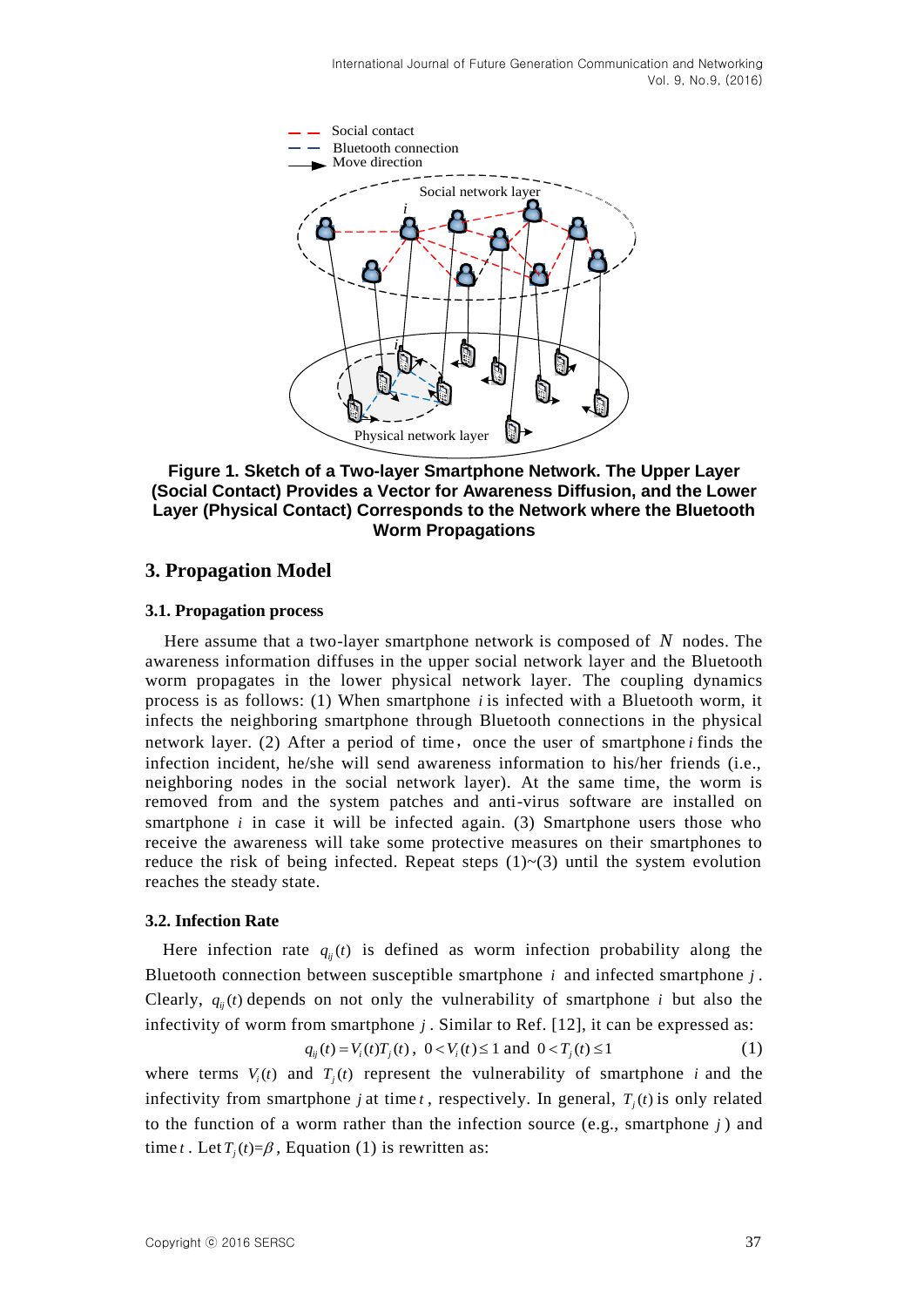$$
q_{ii}(t) = \beta V_i(t) \tag{2}
$$

Let  $V_i(t) = 1$  (maximal value of the vulnerability) correspond to the case of no awareness. In this case,  $q_{ij}(t) = \beta V_i(t)$  can be simplified as  $q_{ij}(t) = \beta$  which has been discussed in many literatures [7-10].

1 Let  $Y_i(t) = 1$  (maximal value of  $\theta$  for  $\theta$  if  $\theta$  is increasing the case of an discussed in this case,  $q_i(t) = f(t)/g(t)$  the simplified as  $q_i(t) = f'$  which has been another as the time of  $q_i(t)$  in the case of considerat In following, we focus on the expression of  $q_{ij}(t)$  in the case of considering awareness. To this end, two reasonable assumptions are proposed here. One is that awareness diffusion in social network layer can reduce the vulnerability of susceptible smartphones, and another is that awareness diffusion follows three rules [14]: (i) *Memory effects*: smartphone users can remember the total number of their having received awareness information contacts; (ii) *Social reinforcement:* the increasing of awareness information enhances the users' protective reaction; (iii) *Non-redundancy of contacts*: the infected smartphone users send the awareness information to their neighbors only once.

On the basis of above two assumptions, we define that  $V_i(t) = e^{-b\varphi_i(t)}$  ( $0 \le b \le 1$ ), where parameter  $b$  captures the social reinforcement effect and the memory effect is embodied by  $\varphi_i(t)$  (i.e., the cumulative number of smartphone user *i* receiving awareness by the end of time  $t$ ). Inserting the expression of  $V_i(t)$  into Equation (2), we have

$$
q_{ij}(t) = \beta e^{-b\varphi_i(t)}\tag{3}
$$

Figure2 shows worm infection rate q as a function of  $\varphi$  for different b. It is easy to see that q gradually becomes smaller with the increasing of parameters  $\varphi$  and b.



**Figure 2. The Impact of Parameters** *b* **and on Worm Infection Rate** q **with**  $\beta = 0.5$ 

#### **3.3. Mathematical Model and Analysis**

The worm propagation model is formulated based on the classical epidemic model SIR. In this model, all smartphones are assumed to be one of three states in any time:

Susceptible (*S*): The susceptible smartphones are those who have not been infected by Bluetooth worms, but are vulnerable to Bluetooth worms and could be infected when contacting with an infected smartphone.

Infected (*I*): The infected smartphones are those who carry Bluetooth worms and can infect the susceptible smartphones.

Recovered (*R*): The recovered smartphones are those who used to be infected by Bluetooth worms, and now are clear of the Bluetooth worms and immune to the same type of worm by installing system patches and anti-virus software.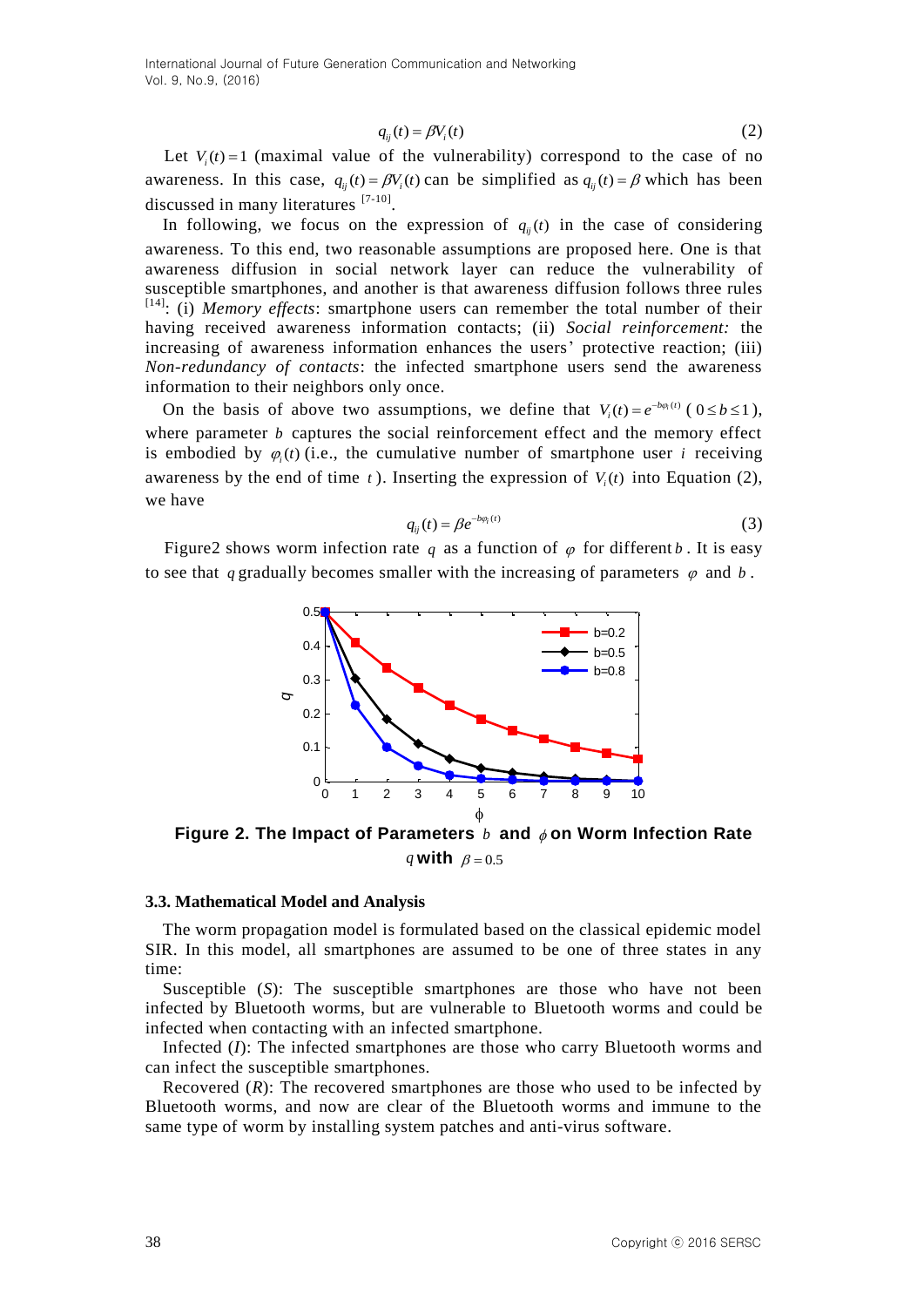A Bluetooth worm propagates in lower physical network layer by wireless Bluetooth connection established between phones in limited distance. Mobility of phone users impacts connectivity of the physical network. Currently, there are three basic mobility patterns: Random Walk  $\left[16\right]$ , Levy Flight  $\left[17\right]$ , and Random Waypoint [18]. To make an easy for analysis and focus on the impact of awareness on worm propagation, we here consider the simplest mobility pattern of Random Walk described as follows: each phone user *i* is randomly located position coordinate  $(x_i, y_i)$  in a  $L \times L$  plane with periodic boundary conditions. In each moving moment, phone user *i* randomly selects his/her speed and angle from system wide predefined ranges  $[v_{min}, v_{max}]$  and  $[-\pi, \pi]$  respectively, where  $v_{min}$  is the minimum speed and  $v_{max}$  is the maximum speed. The mathematical model of Random Walk can be described by:

$$
\begin{cases}\n x_i(t+1) = x_i(t) + v_i \cos \varphi_i(t) \\
 y_i(t+1) = y_i(t) + v_i \sin \varphi_i(t)\n\end{cases}
$$
\n(4)

Where  $(x_i(t), y_i(t))$  and  $(x_i(t+1), y_i(t+1))$  are respectively position coordinates in time step  $t$  and time step  $t+1$ .

Let  $S(t)$ ,  $I(t)$  and  $R(t)$  denote respectively the number of the susceptible, the infected, and the recovered phones at time step *t* with  $S(t)+I(t)+R(t)=N$  being a constant. Based on Mean-Field approach and similar to Reference [17], the mathematical model of worm propagation is formulated:<br> $\left[i(t+1) = i(t) + s(t)[1 - (1 - \beta e^{-b\varphi_t(t)}i(t))^{\alpha}] - \mu i(t)\right]$ 

$$
\begin{cases}\ni(t+1) = i(t) + s(t)[1 - (1 - \beta e^{-b\varphi_1(t)}i(t))^{\alpha}] - \mu i(t) \\
r(t+1) = r(t) + \mu i(t) \\
s(t+1) = \rho - i(t+1) - r(t+1) \\
\varphi_i(t) = f(A)r(t)\n\end{cases} (5)
$$

where  $s(t) = S(t)/L^2$ ,  $i(t) = I(t)/L^2$  and  $r(t) = R(t)/L^2$  are the density of the susceptible, the infected, and the recovered phones in plane  $L \times L$ . Exponent  $\alpha = \pi r^2$  indicates the area covered by Bluetooth communication with  $r$  denoting the communication radius. The value of  $\varphi_i(t)$  depends on the social network layer structure A and the infected density  $r(t)$  in physical network layer. Near the critical point ( $i(t) = 1$ ), we Taylor expand the first sub-equation in Equation (5) and ignore the high order terms to derive the following equation.

$$
i(t+1) = i(t) + \beta \pi r^2 e^{-b\varphi_t(t)} s(t) i(t) - \mu i(t)
$$
\n(6)

Inserting the fourth sub-equation in Equation (5) into Equation (6), we obtain  $i(t+1) = i(t) + \lambda \pi r^2 e^{-b f(A) r(t)} s(t) i(t) - \mu i(t)$  (7)

 $i(t+1) = i(t) + \lambda \pi r^2 e^{-b f(A) r(t)} s(t) i(t) - \mu i(t)$ į.

In fact, in the initial time step  $t = 0$ , we have  $s(0) \approx \rho = N/L^2$  and  $r(0)=0$ . If  $i(1) > i(0)$ , the Bluetooth worm will break out finally, or it will die out. Thus, we derive a critical propagation threshold:

$$
\sigma_c = \frac{1}{\pi r^2 \rho} \tag{8}
$$

where  $\sigma = \beta / \mu$  is called effective infection rate <sup>[12,16]</sup>.

It can be seen from Equation (8) that awareness diffusion cannot alert the propagation threshold.

## **4. Simulation Results**

To validate the theoretical results obtained in Section 3, we have performed some Monte Carlo simulations on two-layer networks. Firstly, two two-layer networks are created with each network size  $N = 1000$ . The two networks have the same physical network layer that corresponds to a random dynamical network, and the distinct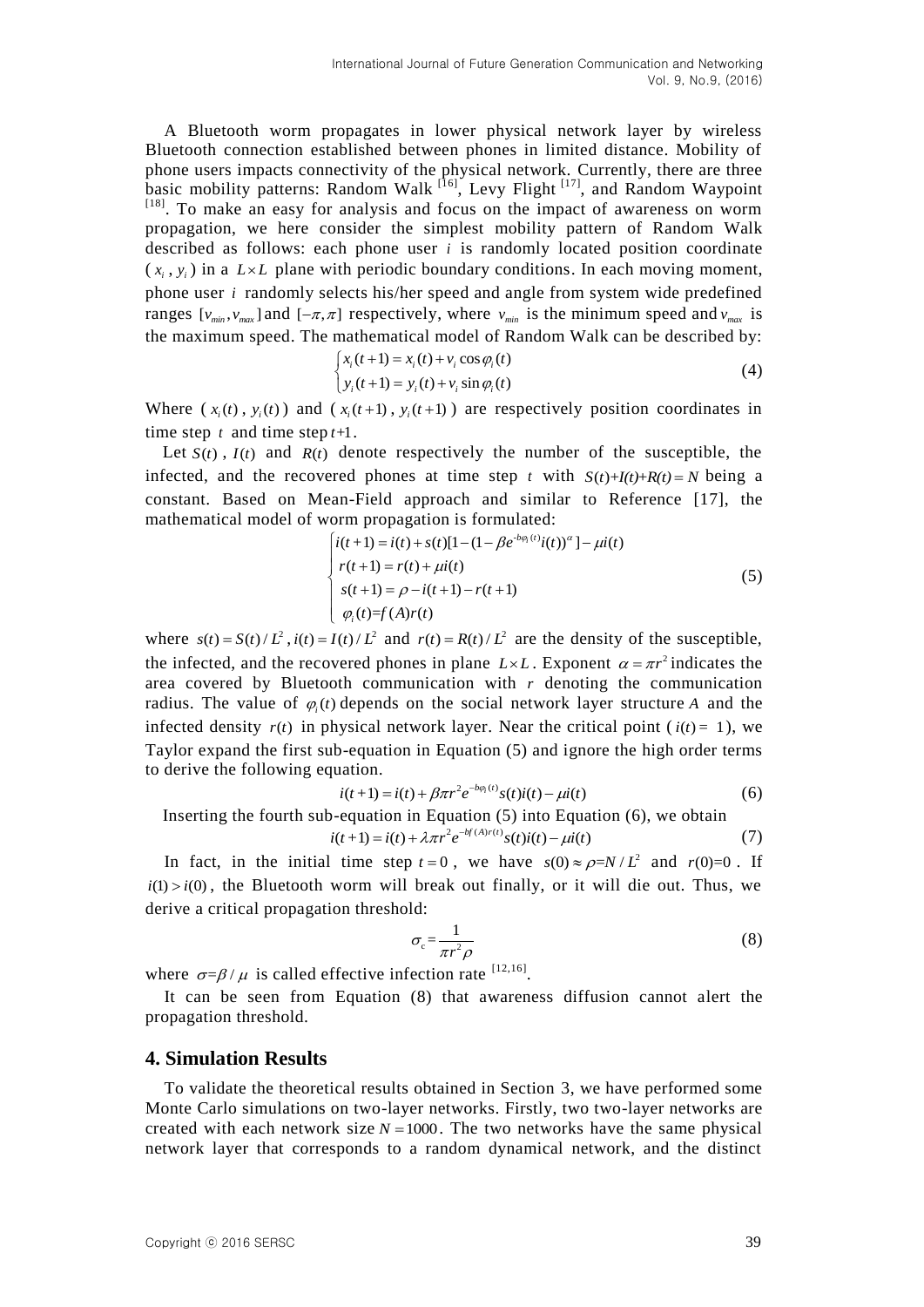social network layers with the same averaged degree of nodes (one is BA free -scale network and the other is WS small network).

For WS network, we set the reconnected probability  $p = 0.2$  and the averaged degree  $\langle k \rangle$  = 6. The method of creating WS network can be found in Ref [19]. For BA network, we set  $m_0 = m = 3$ , where  $m_0$  is the initial size of the network and *m* denotes the number of added edges in each step. Thus the final created BA network has the averaged degree  $\langle k \rangle \approx 6$ . The method of creating BA network can be found in Ref [20].

In our simulations, the communication radius of Bluetooth protocol  $r = 1$ , and the number of initial infected smartphones  $I(0)=10$  if not otherwise specified. In the initial step, 1000 smartphones are random located in a  $L \times L$  two-dimensional plane with periodic boundary conditions. In the following time steps, each smartphone *i* randomly moves with a velocity  $v_i$  drawn uniformly from  $[v_{min}, v_{max}]$ .



**Figure 3. Theoretical Threshold Versus Simulated Thresholds (** 0.05 **,**  $v_{\text{min}}$ =0 **and**  $v_{\text{min}}$ =L)

Figure 3 compares the comparison of the propagation threshold obtained by MC simulations with that the numerical solution of Equation  $(8)$ . To be clear,  $b=0$ corresponds to the case of no awareness. From Figure 3, we can see that the simulated curves almost agree with the theoretical curve regardless of considering awareness ( $b \ne 0$ ) or not ( $b=0$ ) and the structure of social network layer is WS or BA. This validates the result that awareness cannot change the worm propagation threshold.

To explore worm behaviors with awareness above threshold ( $\sigma > \sigma_c$ ), we further perform MC simulations with parameters  $L = 50$ ,  $\lambda = 0.5$ ,  $\beta = 0.5$ ,  $\mu = 0.01$ ,  $v_{min} = 0$  and  $v_{\text{max}}$ =50. In this case, we have  $\sigma$ =50 and  $\sigma_c \approx 0.8$ .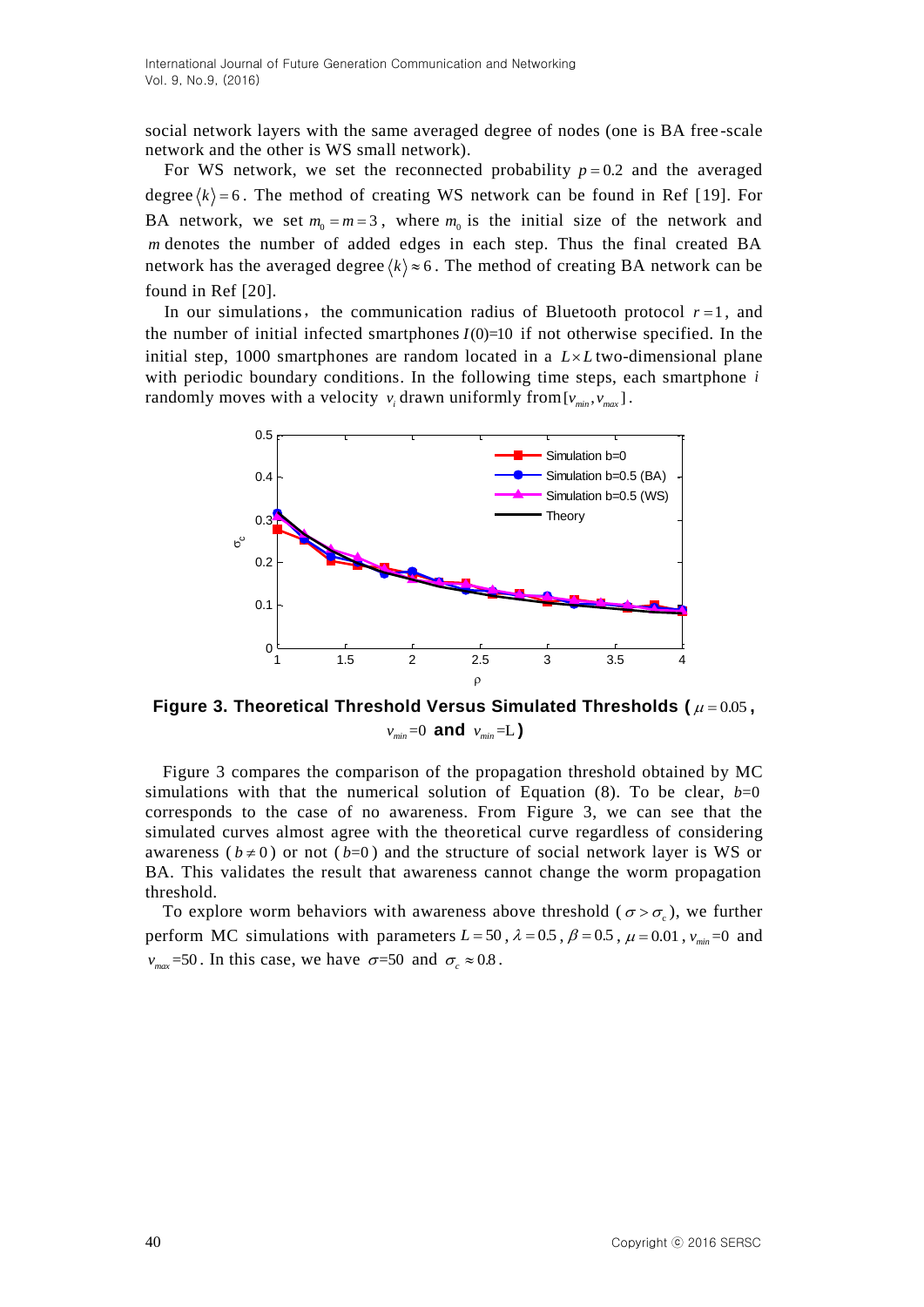

**Figure 4. Time Evolution of**  $R(t)$  **and**  $v(t)$ 

In Figure 4, we show that the time evaluation of the infection size  $R(t)$  and the In 1 igure 4, we show that the time evaluation of the intertion size  $R(t)$  and the worm propagation speed  $v(t)$  ( $v(t)=I(t)+R(t)-(I(t-1)+R(t-1))$ ) for given different *b* ((a) awareness diffusion on WS network; (b) awareness diffusion on BA network).

The values of  $R(t)$  and  $v(t)$  in the case of considering awareness diffusion ( $b \ne 0$ ) are always smaller than those in the case of no awareness  $(b=0)$  whether the social network layer is WS network (Figure 4 (a)) or BA network (Figure 4 (b)). This means that awareness diffusion can mitigate Bluetooth worm in terms of decreasing the propagation speed and infection size. It is also shown that the larger the social reinforcement  $b$  is, the better such worm mitigation effect is.

Moreover, we compare time evolution of  $R(t)$  and  $v(t)$  for  $b=0.2$  and 0.5 when awareness diffuses respectively on BA network and WS network. Note that when  $b = 0.2$ , values of  $R(t)$  and  $v(t)$  affected by BA network are lower than those affected by WS. So we can say awareness diffusing on BA network layer mitigates worm better than on WS network (see Figure 5 (a)). However, with the increasing of  *(* $*b*$  *=0.5), the reverse is true (see Figure 5 (b)). In other words, there exists a* critical value of *b* leading to the emergence of phase transition on worm mitigation effect.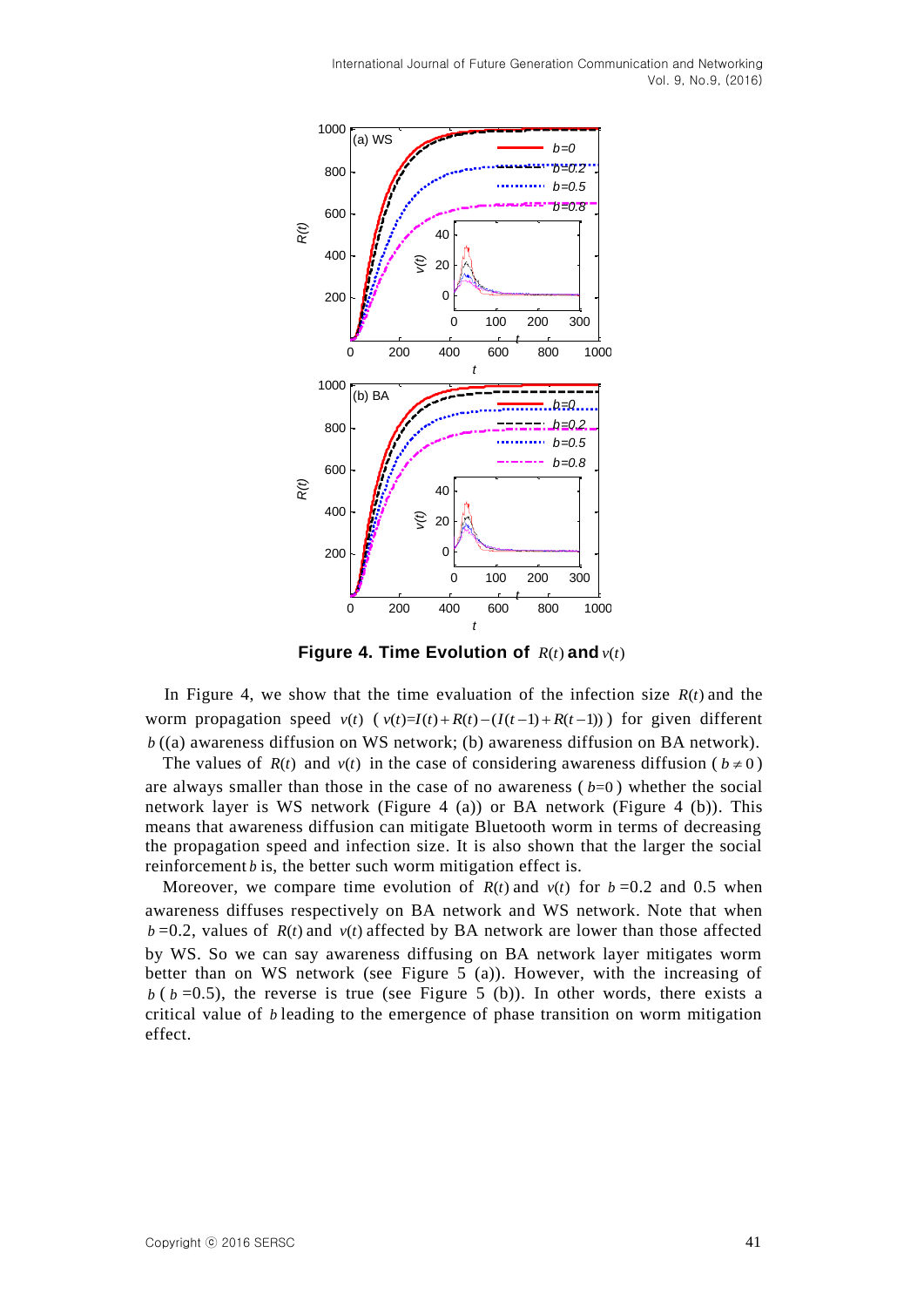

**Figure 5. The Impact of Social Network Layer Structure on**  $R(t)$  **and**  $v(t)$ **(the Inset)**



**Figure 6. The Final Infection Size as a Function of the Social Reinforcement** *b*

In order to derive the critical point, In Figure 6, we further report how the final infection size *R* changes with the social reinforcement *b* . Clearly, the infection curve affected by WS network drops slowly in the case of  $b < 0.3$ , but drops fast (almost exponential speed) when  $b > 0.3$ . By contrast, the infection curve affected by BA network always decline slowly (almost linear relationship). As a result, the two curves intersect at point  $b \approx 0.35$  meaning the critical value of b is about 0.35. This indicates that worm mitigation effect relates to not only the social network structure but also the values of social reinforcement *b* .

Here we stress that the curves in Figure 6 are derived in the case  $\sigma$ =50. To further understand deeply the general result, more simulations are made in Figure 7 for more general values of  $\sigma > \sigma_c$ .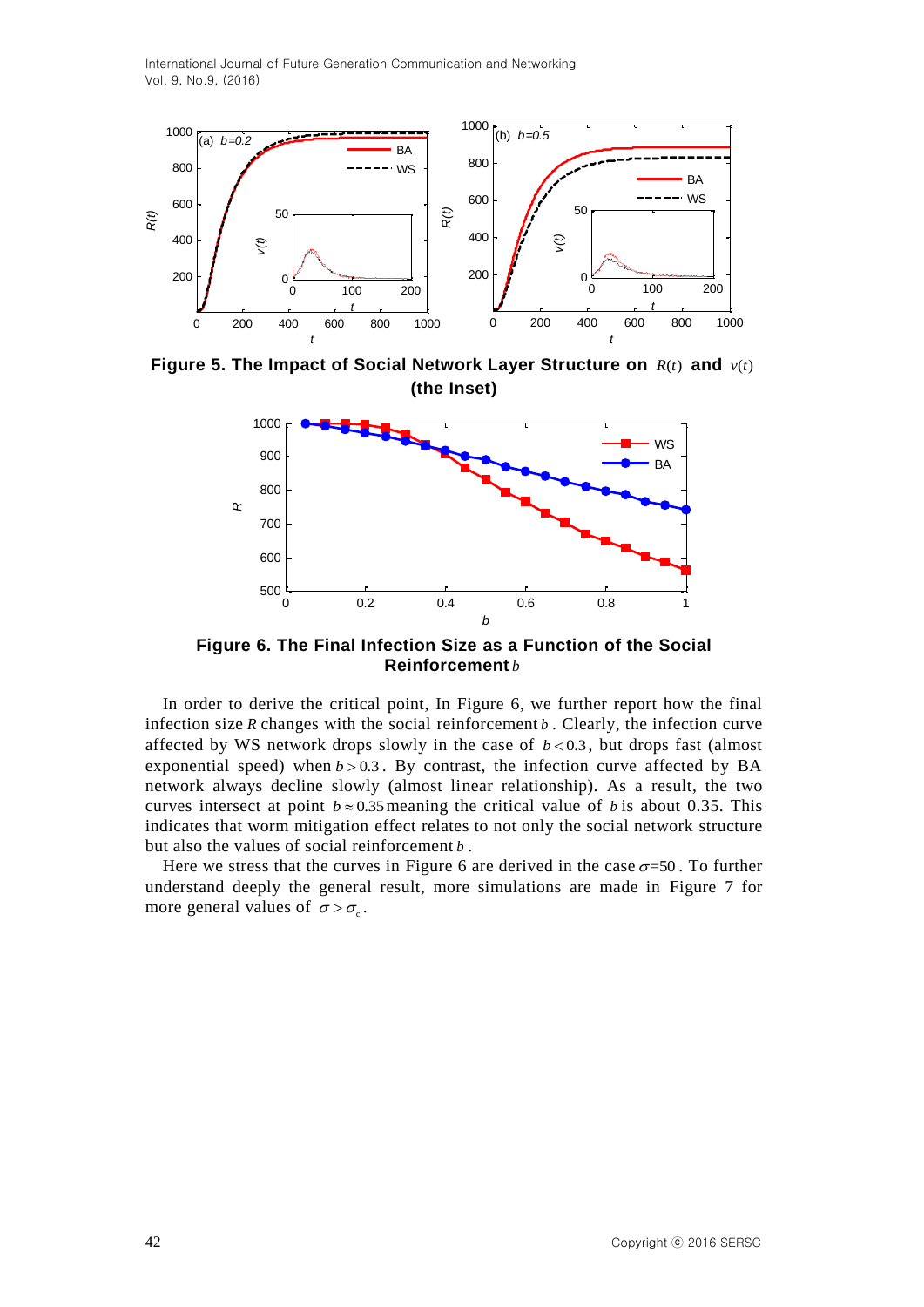

**Figure 7. Final Infection Size as a Function of the Social Reinforcement**   $b$  for different  $\beta$ 

As Figure 7 shows, for the smaller  $\sigma$  (e.g.,  $\sigma=5$  in Figure 7(a)), BA structure always has better mitigation effect than WS structure no matter *b* being any value. However, with the increasing of  $\sigma$  value, there exists a critical value  $b_c$ , below which BA structure is more effective, and above which the WS structure is more effective (see Figure 7 (b)-Figure 7 (d)). Moreover, the larger  $\sigma$  value is, the larger  $b_c$  value is. Therefore, when evaluating how the topological structure of the underlying social network layer of awareness diffusing influences the mitigation effect, the factors of both social reinforcement *b* and effective infection rate  $\sigma$  must be considered.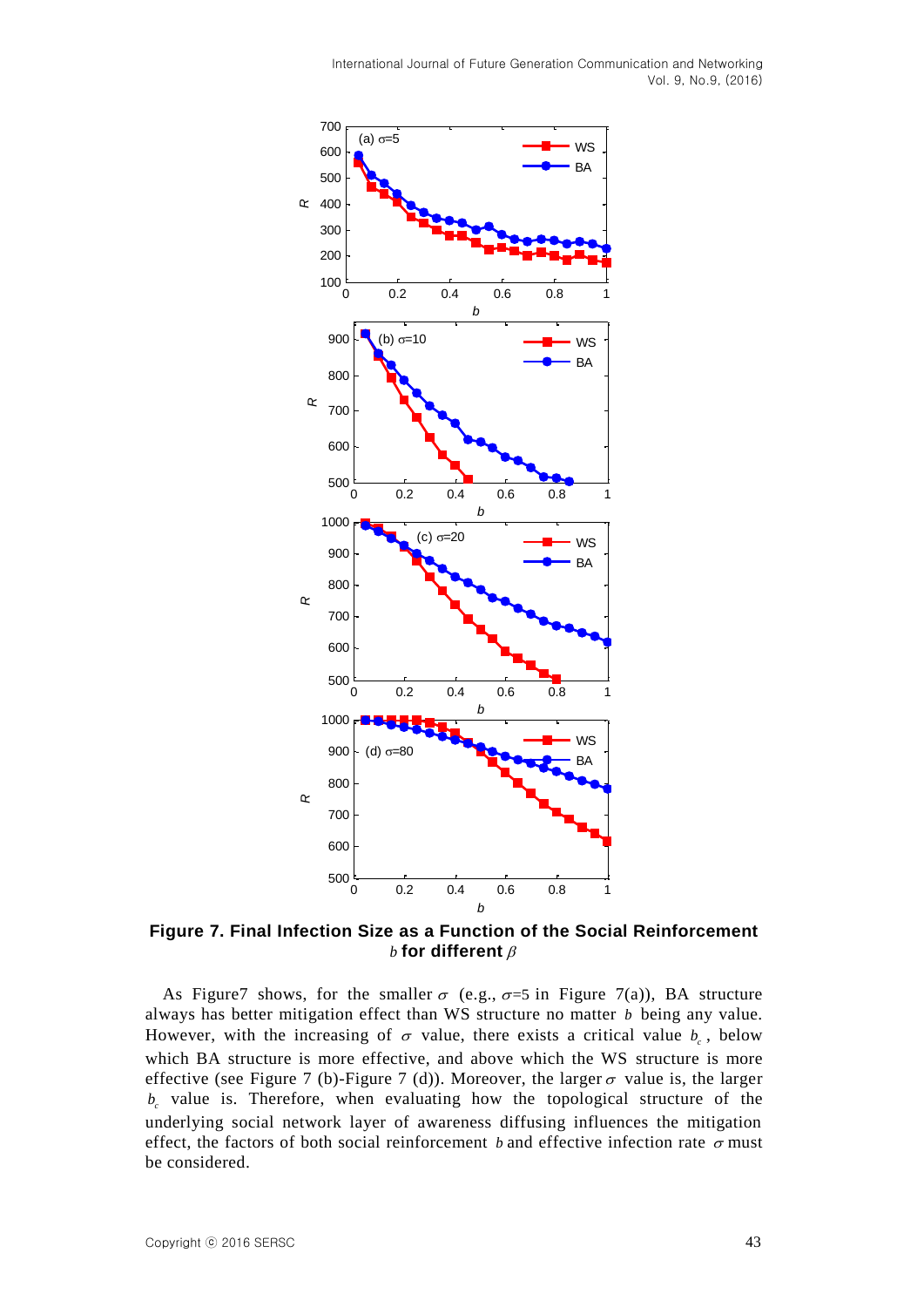

**Figure 8. Comparison of Worm Mitigation Effect between WS Structure and BA Structure**

To derive a general result of  $b_c$ , we introduce quantity  $\Delta R$  as follows:

$$
\Delta R = \frac{R_{\rm WS} - R_{\rm BA}}{R_{\rm BA}} = \frac{R_{\rm WS}}{R_{\rm BA}} - 1\tag{9}
$$

Where  $R_{ws}$  and  $R_{BA}$  are respectively the final infection size impacted by WS network and that by BA network. So,  $\Delta R > 0$  means that BA network has the better worm mitigation effect than WS network. Otherwise  $(i.e.,  $\Delta R < 0$ ), the opposition is true. In$ Figure8, we report  $\Delta R$  as a function of *b* and  $\sigma$  where the blue color denotes  $\Delta R$ <0 and red color denotes  $\Delta R$ <0. We also can draw the same conclusions as that from Figure7.

### **5. Conclusion**

In this paper, we have proposed a novel propagation model to character the coupled dynamical process of Bluetooth worm and awareness on a two-layer smartphone network. One layer is the social network layer in which awareness diffuses and the other is the physical network layer in which the Bluetooth worm propagates. We have shown that awareness diffusion cannot change the propagation threshold, but can mitigate its propagation in terms of decreasing propagation speed and the final infection size. More important, we also have fond that the social network layer structure in which awareness diffuses has a great impact on worm mitigation: (a) BA structure is always more effective on worm mitigation than the WS structure for smaller effective infection rate; (b) there exists a critical value of the social reinforcement for larger effective infection rate, beyond which BA structure is more effective than WS structure, or else the reverse is true; (c) the critical value gradually becomes larger with the transmission rate increasing.

The present finding points out the importance of considering awareness on modeling correctly Bluetooth worms" propagation in smartphone networks. Note that our results, exception to the propagation threshold, are mainly obtained using Monte-Carlo simulations due to complexity of theoretical analysis. So how to derive more theoretical results is our future work.

### **Acknowledgments**

This work was supported by the National Natural Science Foundation of China (Grant Nos. 61374180, 61373136), Science and Technology Support Program of Jiangsu Province in China (Grant No. BE201467)